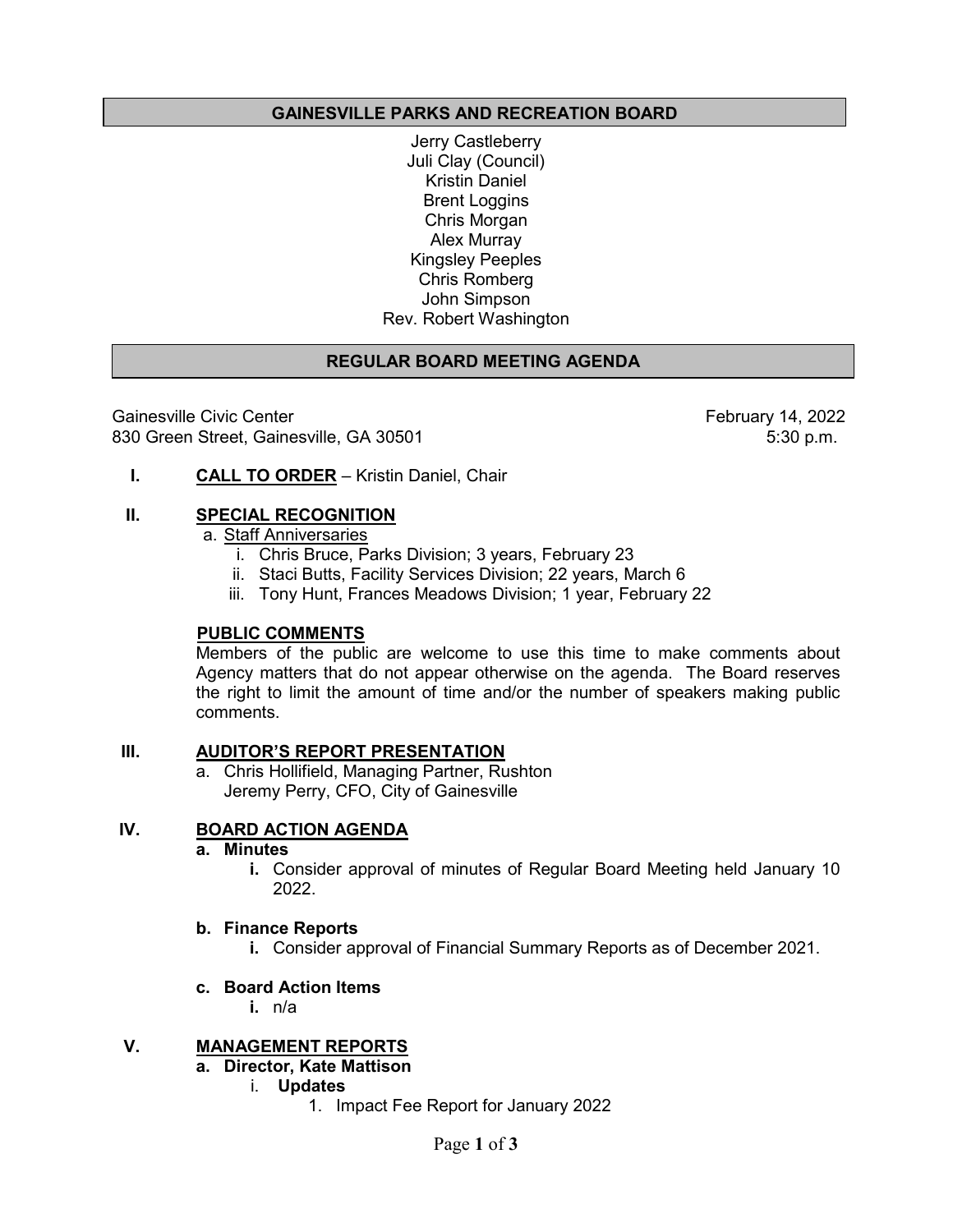## ii. **Partnership Updates**

- 1. Friends of Gainesville Parks and Greenways
- 2. Gainesville-Hall County Boys and Girls Club
- 3. Hall County Parks and Leisure Services
- 4. Gainesville City School System
- 5. Community Service Center
- 6. Lake Lanier Olympic Park Foundation
- 7. Redbud Chapter of the Georgia Native Plant Society

#### **b. Deputy Director, Michael Graham**

- i. Operating Capital Update
- ii. Capital Projects Update
- iii. **Frances Meadows Center Division, Zandrea Stephens**
	- 1. Operational Update
	- 2. Programs Update
- iv. **Marketing and Communications, Julie Butler**
	- 1. General Update
- v. **Parks & Facilities Division, Brian Peters**
	- 1. Operations Update
- vi. **Recreation Division, Eason Spivey**
	- 1. Operations Update
	- 2. Programs Update

## **VI. BOARD MEMBERS COMMENTS, REPORTS, ISSUES**

- **a. Executive Committee-** *Kristin Daniel*
- **b. Planning & Development Committee-**
- **c. Community Relations Committee-**
- **d. City Council Liaison-***Juli Clay*

#### **VII. OLD BUSINESS**

## **VIII. NEW BUSINESS**

#### **IX. GENERAL INFORMATION OF INTEREST a. News Articles for January 2022**

| Feb. | 15 | Johnson 2nd/3rd grade boys basketball game @ North Hall Community Center 1 -<br>7:00 <sub>pm</sub> |
|------|----|----------------------------------------------------------------------------------------------------|
|      |    | Roberts 2nd/3rd grade boys basketball game @ East Hall Community Center 2 -                        |
|      | 15 | 7:00 <sub>pm</sub>                                                                                 |
|      | 22 | Junior League Baseball Evaluations - 6:00pm $@$ Lanier Point Field #2                              |
|      | 22 | Daddy Daughter Dance - 6th Grade and Up - 6:00pm - 8:30pm @ GCC Ballroom                           |
|      | 23 | Daddy Daughter Dance - 4th-5th Grade - 6:00pm - 8:30pm @ GCC Ballroom                              |
|      | 24 | Daddy Daughter Dance - 2nd-3rd Grade - 6:00pm - 8:30pm @ GCC Ballroom                              |
|      | 24 | Junior League Baseball Evaluations - 6:00pm @ Lanier Point Field #2                                |
|      | 25 | Daddy Daughter Dance - PreK - 1st Grade - 6:00pm - 8:30pm @ GCC Ballroom                           |

| March | Friends of the Parks Meeting @ 5:30 p.m. - Fair Street Neighborhood Center |
|-------|----------------------------------------------------------------------------|
|       | GPRA Board Meeting @ 5:30 p.m. - Civic Center Board Room                   |